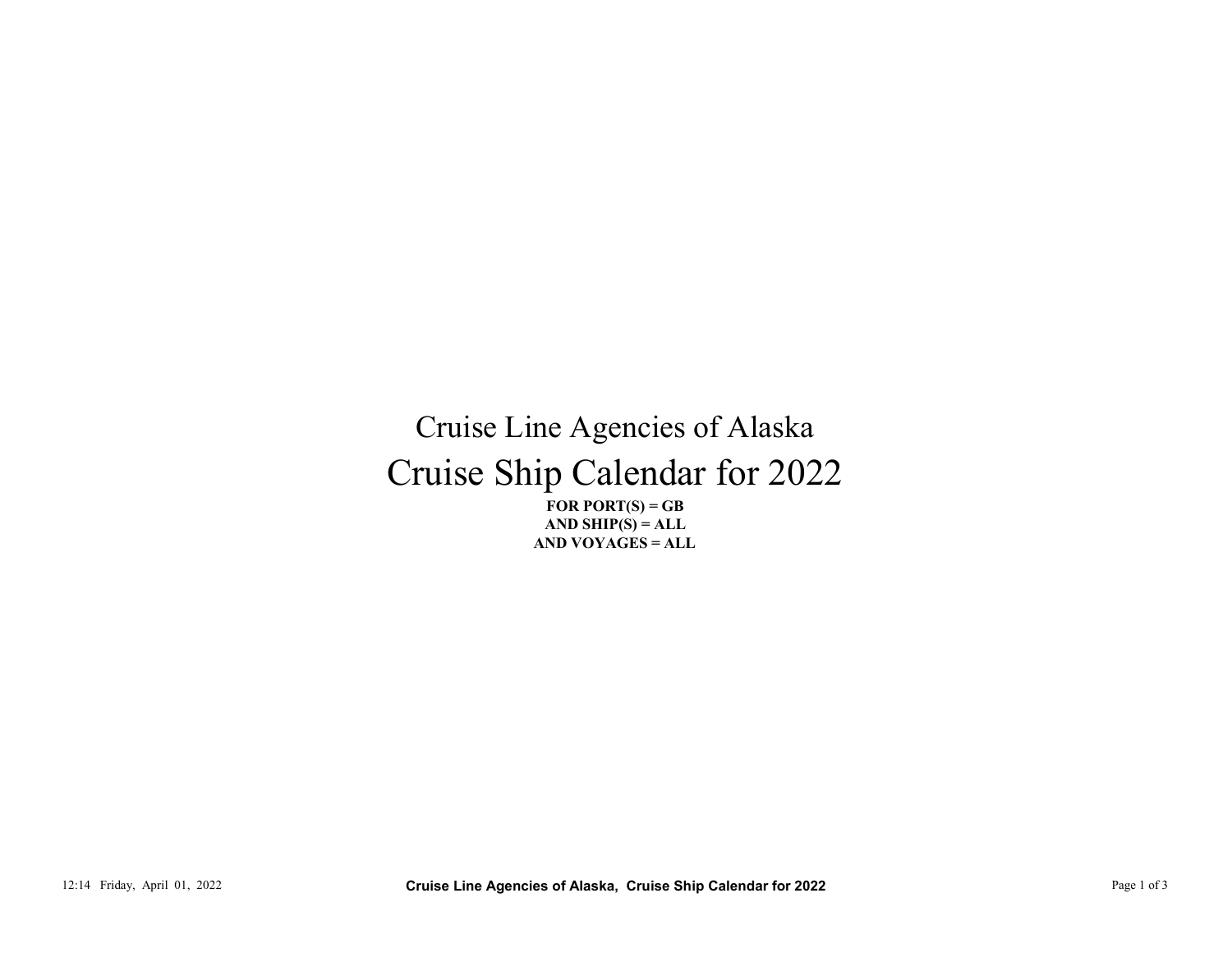| Sunday, April 24                                                                                         | Monday, April 25                                                                                                        | Tuesday, April 26                                                                                             | Wednesday, April 27<br><b>GB NORWEGIAN BLISS</b><br>$06:00 - 15:00$                                                       | Thursday, April 28                                                                                                  | Friday, April 29<br>GВ<br>NORWEGIAN JEWEL<br>$06:00 - 16:00$                                                 | Saturday, April 30                                                                                         |
|----------------------------------------------------------------------------------------------------------|-------------------------------------------------------------------------------------------------------------------------|---------------------------------------------------------------------------------------------------------------|---------------------------------------------------------------------------------------------------------------------------|---------------------------------------------------------------------------------------------------------------------|--------------------------------------------------------------------------------------------------------------|------------------------------------------------------------------------------------------------------------|
| Sunday, May 1<br>GB ZUIDERDAM<br>$07:00 - 16:00$                                                         | Monday, May 2                                                                                                           | Tuesday, May 3<br>GB EURODAM<br>$07:00 - 16:00$                                                               | Wednesday, May 4<br><b>GB</b><br><b>NORWEGIAN BLISS</b><br>$06:00 - 15:00$<br><b>KONINGSDAM</b><br>GB<br>$07:00 - 16:00$  | Thursday, May 5<br>GB NIEUW AMSTERDAM<br>$06:00 - 15:00$<br><b>RUBY PRINCESS</b><br>GB<br>$06:00 - 15:00$           | Friday, May 6                                                                                                | Saturday, May 7<br>GB<br>NORWEGIAN JEWEL<br>$06:00 - 15:00$                                                |
| Sunday, May 8<br>GB ZUIDERDAM<br>$07:00 - 16:00$                                                         | Monday, May 9<br><b>GB ROYAL PRINCESS</b><br>$06:00 - 15:30$                                                            | Tuesday, May 10<br>GB EURODAM<br>$07:00 - 16:00$                                                              | Wednesday, May 11<br><b>GB CROWN PRINCESS</b><br>$06:00 - 15:00$<br>GB<br><b>KONINGSDAM</b><br>07:00 - 16:00              | Thursday, May 12<br>GB NORWEGIAN ENCORE<br>$06:00 - 15:00$<br><b>MAJESTIC PRINCESS</b><br>GB<br>$06:00 - 15:00$     | Friday, May 13<br><b>GB</b> NIEUW AMSTERDAM<br>$06:00 - 15:00$                                               | Saturday, May 14<br>NORWEGIAN SUN<br>GB<br>$07:00 - 17:00$                                                 |
| Sunday, May 15<br>GB<br><b>RUBY PRINCESS</b><br>$06:00 - 15:00$<br>ZUIDERDAM<br>GB<br>$07:00 - 16:00$    | Monday, May 16<br><b>GB</b> GRAND PRINCESS<br>$06:00 - 15:00$<br><b>MAJESTIC PRINCESS</b><br>GВ<br>$09:15 - 19:30$      | Tuesday, May 17<br>EURODAM<br>GB<br>$07:00 - 16:00$<br>NIEUW AMSTERDAM<br>GB<br>$08:30 - 18:30$               | Wednesday, May 18<br><b>GB</b><br><b>CROWN PRINCESS</b><br>$06:00 - 15:00$<br>KONINGSDAM<br>GB<br>$07:00 - 16:00$         | Thursday, May 19<br><b>GB NORWEGIAN ENCORE</b><br>$06:00 - 15:00$<br><b>ROYAL PRINCESS</b><br>GB<br>$06:30 - 15:30$ | Friday, May 20<br>GB NOORDAM<br>$07:00 - 16:00$<br>GB GRAND PRINCESS<br>$09:15 - 19:30$                      | Saturday, May 21<br>GB NORWEGIAN JEWEL<br>$06:00 - 15:00$                                                  |
| Sunday, May 22<br>ZUIDERDAM<br>GB<br>$07:00 - 16:00$<br>NORWEGIAN SUN<br>GB<br>$07:00 - 17:00$           | Monday, May 23<br>GB<br><b>ROYAL PRINCESS</b><br>$09:15 - 19:30$                                                        | Tuesday, May 24<br>GB EURODAM<br>$07:00 - 16:00$<br>NOORDAM<br>GB<br>$08:30 - 18:30$                          | Wednesday, May 25<br><b>GB CROWN PRINCESS</b><br>$06:00 - 15:00$<br>KONINGSDAM<br>GB<br>$07:00 - 16:00$                   | Thursday, May 26<br>GB MAJESTIC PRINCESS<br>$06:00 - 15:00$<br>NORWEGIAN ENCORE<br>GB.<br>$06:00 - 15:00$           | Friday, May 27<br>GB NIEUW AMSTERDAM<br>$06:00 - 15:00$                                                      | Saturday, May 28                                                                                           |
| Sunday, May 29<br>GB<br>VIKING ORION<br>$06:00 - 16:00$<br>ZUIDERDAM<br>GB<br>$07:00 - 16:00$            | Monday, May 30<br>GB<br><b>GRAND PRINCESS</b><br>$06:00 - 15:00$<br><b>MAJESTIC PRINCESS</b><br>GB<br>$09:15 - 19:30$   | Tuesday, May 31<br>SEABOURN ODYSSEY<br>GB<br>$07:00 - 18:00$                                                  | Wednesday, June 1<br><b>GB CROWN PRINCESS</b><br>$06:00 - 15:00$<br><b>KONINGSDAM</b><br>GB.<br>$07:00 - 16:00$           | Thursday, June 2<br><b>GB</b> NORWEGIAN ENCORE<br>$06:00 - 15:00$<br><b>ROYAL PRINCESS</b><br>$06:00 - 15:00$       | Friday, June 3<br>GB<br><b>NOORDAM</b><br>$07:00 - 16:00$<br><b>GRAND PRINCESS</b><br>GВ<br>$09:15 - 19:30$  | Saturday, June 4<br><b>GB RUBY PRINCESS</b><br>$06:00 - 15:00$<br>NORWEGIAN JEWEL<br>GB<br>$06:00 - 15:00$ |
| Sunday, June 5<br>GB<br>ZUIDERDAM<br>$07:00 - 16:00$                                                     | Monday, June 6<br>GB<br><b>ROYAL PRINCESS</b><br>$09:15 - 19:30$<br><b>QUEEN ELIZABETH</b><br>GВ<br>$12:00 - 21:00$     | Tuesday, June 7<br><b>EURODAM</b><br>GB<br>$07:00 - 16:00$<br><b>NOORDAM</b><br>GB<br>$08:30 - 18:30$         | Wednesday, June 8<br>GB<br><b>CROWN PRINCESS</b><br>$06:00 - 15:00$<br><b>KONINGSDAM</b><br>GB<br>$07:00 - 16:00$         | Thursday, June 9<br><b>GB MAJESTIC PRINCESS</b><br>$06:00 - 15:00$<br>NORWEGIAN ENCORE<br>GB.<br>$06:00 - 15:00$    | riday, June 10<br><b>GB</b> NIEUW AMSTERDAM<br>$06:00 - 15:00$                                               | Saturday, June 11                                                                                          |
| Sunday, June 12<br>GB ZUIDERDAM<br>$07:00 - 16:00$                                                       | Monday, June 13<br>GB<br><b>GRAND PRINCESS</b><br>$06:00 - 15:00$<br>GВ<br><b>MAJESTIC PRINCESS</b><br>$09:15 - 19:30$  | Tuesday, June 14<br>EURODAM<br>GB<br>07:00 - 16:00<br>NIEUW AMSTERDAM<br>GB<br>$08:30 - 18:30$                | Wednesday, June 15<br><b>CROWN PRINCESS</b><br>GB<br>$06:00 - 15:00$<br><b>GB</b><br>KONINGSDAM<br>07:00 - 16:00          | Fhursday, June 16<br><b>GB ROYAL PRINCESS</b><br>$06:00 - 15:00$<br>NORWEGIAN ENCORE<br>GB<br>$06:00 - 15:00$       | Friday, June 17<br><b>NOORDAM</b><br>GВ<br>$07:00 - 16:00$<br>GВ<br><b>GRAND PRINCESS</b><br>$09:15 - 19:30$ | Saturday, June 18<br><b>NORWEGIAN JEWEL</b><br>GB<br>$06:00 - 15:00$                                       |
| Sunday, June 19<br>GB ZUIDERDAM<br>$07:00 - 16:00$<br><b>OUEEN ELIZABETH</b><br>GB<br>$07:00 - 17:00$    | Monday, June 20<br><b>GB ROYAL PRINCESS</b><br>$09:15 - 19:30$                                                          | Tuesday, June 21<br>EURODAM<br>GB<br>07:00 - 16:00<br><b>NOORDAM</b><br>GB.<br>$08:30 - 18:30$                | Wednesday, June 22<br><b>GB CROWN PRINCESS</b><br>$06:00 - 15:00$<br><b>KONINGSDAM</b><br>GB<br>07:00 - 16:00             | Thursday, June 23<br><b>GB MAJESTIC PRINCESS</b><br>$06:00 - 15:00$<br>NORWEGIAN ENCORE<br>GB<br>$06:00 - 15:00$    | Friday, June 24<br>GB NIEUW AMSTERDAM<br>$06:00 - 15:00$<br>NORWEGIAN SPIRIT<br>GВ<br>$07:00 - 16:00$        | Saturday, June 25                                                                                          |
| Sunday, June 26<br>ZUIDERDAM<br>GB<br>$07:00 - 16:00$<br><b>QUEEN ELIZABETH</b><br>GB<br>$12:00 - 21:00$ | Monday, June 27<br>GB<br><b>GRAND PRINCESS</b><br>$06:00 - 15:00$<br>MAJESTIC PRINCESS<br>GВ<br>$09:15 - 19:30$         | Tuesday, June 28<br>GB EURODAM<br>$07:00 - 16:00$<br>NIEUW AMSTERDAM<br>GB<br>$08:30 - 18:30$                 | Wednesday, June 29<br><b>GB CROWN PRINCESS</b><br>$06:00 - 15:00$<br>GB KONINGSDAM<br>$07:00 - 16:00$                     | Thursday, June 30<br>GB NORWEGIAN ENCORE<br>$06:00 - 15:00$<br>GB ROYAL PRINCESS<br>$06:00 - 15:00$                 | Friday, July 1<br>GB<br>NOORDAM<br>$07:00 - 16:00$<br>GB GRAND PRINCESS<br>$09:15 - 19:30$                   | Saturday, July 2<br>GB NORWEGIAN JEWEL<br>$06:00 - 15:00$                                                  |
| Sunday, July 3<br>GB<br>ZUIDERDAM<br>$07:00 - 16:00$<br><b>QUEEN ELIZABETH</b><br>GB<br>$12:00 - 21:00$  | Monday, July 4<br>GB<br><b>RUBY PRINCESS</b><br>$06:00 - 15:00$<br><b>ROYAL PRINCESS</b><br>GВ<br>$09:15 - 19:30$       | Tuesday, July 5<br><b>EURODAM</b><br>GB<br>07:00 - 16:00<br><b>NOORDAM</b><br>GB.<br>$08:30 - 18:30$          | Wednesday, July 6<br><b>GB</b><br><b>CROWN PRINCESS</b><br>$06:00 - 15:00$<br>KONINGSDAM<br>GB<br>$07:00 - 16:00$         | Thursday, July 7<br><b>GB</b> MAJESTIC PRINCESS<br>$06:00 - 15:00$<br>GB NORWEGIAN ENCORE<br>$06:00 - 15:00$        | Friday, July 8<br><b>GB</b> NIEUW AMSTERDAM<br>$06:00 - 15:00$                                               | Saturday, July 9                                                                                           |
| Sunday, July 10<br>GB<br>ZUIDERDAM<br>$07:00 - 16:00$                                                    | Monday, July 11<br>GB<br><b>GRAND PRINCESS</b><br>$06:00 - 15:00$<br><b>MAJESTIC PRINCESS</b><br>GB<br>$09:15 - 19:30$  | Tuesday, July 12<br>EURODAM<br>GB<br>$07:00 - 16:00$<br>NIEUW AMSTERDAM<br>GB<br>$08:30 - 18:30$              | Wednesday, July 13<br><b>GB</b><br><b>CROWN PRINCESS</b><br>$06:00 - 15:00$<br><b>KONINGSDAM</b><br>GB<br>$07:00 - 16:00$ | Fhursday, July 14<br>GB<br>NORWEGIAN ENCORE<br>$06:00 - 15:00$<br><b>ROYAL PRINCESS</b><br>$06:00 - 15:00$          | Friday, July 15<br><b>NOORDAM</b><br>GВ<br>$07:00 - 16:00$<br>GB GRAND PRINCESS<br>$09:15 - 19:30$           | Saturday, July 16<br>GB<br>NORWEGIAN JEWEL<br>$06:00 - 15:00$                                              |
| Sunday, July 17<br>GB<br><b>QUEEN ELIZABETH</b><br>$07:00 - 16:00$<br>GB<br>ZUIDERDAM<br>$07:00 - 16:00$ | Monday, July 18<br><b>GB ROYAL PRINCESS</b><br>$09:15 - 19:30$                                                          | Tuesday, July 19<br><b>EURODAM</b><br>GB<br>$07:00 - 16:00$<br><b>NOORDAM</b><br><b>GB</b><br>$08:30 - 18:30$ | Wednesday, July 20<br><b>GB CROWN PRINCESS</b><br>$06:00 - 15:00$<br>GB<br><b>KONINGSDAM</b><br>$07:00 - 16:00$           | Thursday, July 21<br><b>GB</b> MAJESTIC PRINCESS<br>$06:00 - 15:00$<br>NORWEGIAN ENCORE<br>GB<br>$06:00 - 15:00$    | Friday, July 22<br><b>GB</b> NIEUW AMSTERDAM<br>$06:00 - 15:00$                                              | Saturday, July 23                                                                                          |
| Sunday, July 24<br><b>RUBY PRINCESS</b><br>GB<br>$06:00 - 15:00$<br>GB ZUIDERDAM<br>$07:00 - 16:00$      | Monday, July 25<br><b>GB GRAND PRINCESS</b><br>$06:00 - 15:00$<br><b>GB MAJESTIC PRINCESS</b><br>$09:15 - 19:30$        | Tuesday, July 26<br>EURODAM<br>GB<br>$07:00 - 16:00$<br>GB NIEUW AMSTERDAM<br>$08:30 - 18:30$                 | Wednesday, July 27<br><b>GB CROWN PRINCESS</b><br>$06:00 - 15:00$<br>GB KONINGSDAM<br>$07:00 - 16:00$                     | Fhursday, July 28<br><b>GB NORWEGIAN ENCORE</b><br>$06:00 - 15:00$<br><b>GB ROYAL PRINCESS</b><br>$06:00 - 15:00$   | Friday, July 29<br><b>NOORDAM</b><br>GВ<br>$07:00 - 16:00$<br><b>GB</b> GRAND PRINCESS<br>$09:15 - 19:30$    | Saturday, July 30<br>GB NORWEGIAN JEWEL<br>$06:00 - 15:00$                                                 |
| Sunday, July 31<br>$\begin{tabular}{ll} \bf GB & \tt ZUIDERDAM \\ \bf 07:00-16:00 \end{tabular}$         | Monday, August 1<br>GВ<br><b>ROYAL PRINCESS</b><br>$09:15 - 19:30$                                                      | Tuesday, August 2<br>GB EURODAM<br>$07:00 - 16:00$<br><b>NOORDAM</b><br>GB<br>$08:30 - 18:30$                 | Wednesday, August 3<br><b>GB CROWN PRINCESS</b><br>$06:00 - 15:00$<br>KONINGSDAM<br>GB<br>$07:00 - 16:00$                 | Fhursday, August 4<br><b>GB MAJESTIC PRINCESS</b><br>$06:00 - 15:00$<br>NORWEGIAN ENCORE<br>GB<br>$06:00 - 15:00$   | Friday, August 5<br>GB NIEUW AMSTERDAM<br>$06:00 - 15:00$                                                    | Saturday, August 6                                                                                         |
| Sunday, August 7<br>GB ZUIDERDAM<br>$07:00 - 16:00$                                                      | Monday, August 8<br><b>GRAND PRINCESS</b><br>GB<br>$06:00 - 15:00$<br><b>MAJESTIC PRINCESS</b><br>GВ<br>$09:15 - 19:30$ | Tuesday, August 9<br>EURODAM<br>GB<br>$07:00 - 16:00$<br>NIEUW AMSTERDAM<br>GB<br>$08:30 - 18:30$             | Wednesday, August 10<br><b>GB CROWN PRINCESS</b><br>$06:00 - 15:00$<br>GB KONINGSDAM<br>$07:00 - 16:00$                   | Fhursday, August 11<br><b>GB ROYAL PRINCESS</b><br>$06:00 - 15:00$<br>NORWEGIAN ENCORE<br>GB<br>$06:00 - 15:00$     | Friday, August 12<br><b>NOORDAM</b><br>GB<br>$07:00 - 16:00$<br>GB GRAND PRINCESS<br>$09:15 - 19:30$         | Saturday, August 13<br>GB NORWEGIAN JEWEL<br>$06:00 - 15:00$<br><b>GB RUBY PRINCESS</b><br>$06:00 - 15:00$ |
| 12:14 Friday, April 01, 2022                                                                             |                                                                                                                         | Cruise Line Agencies of Alaska, Cruise Ship Calendar for 2022                                                 |                                                                                                                           | Page 2 of 3                                                                                                         |                                                                                                              |                                                                                                            |